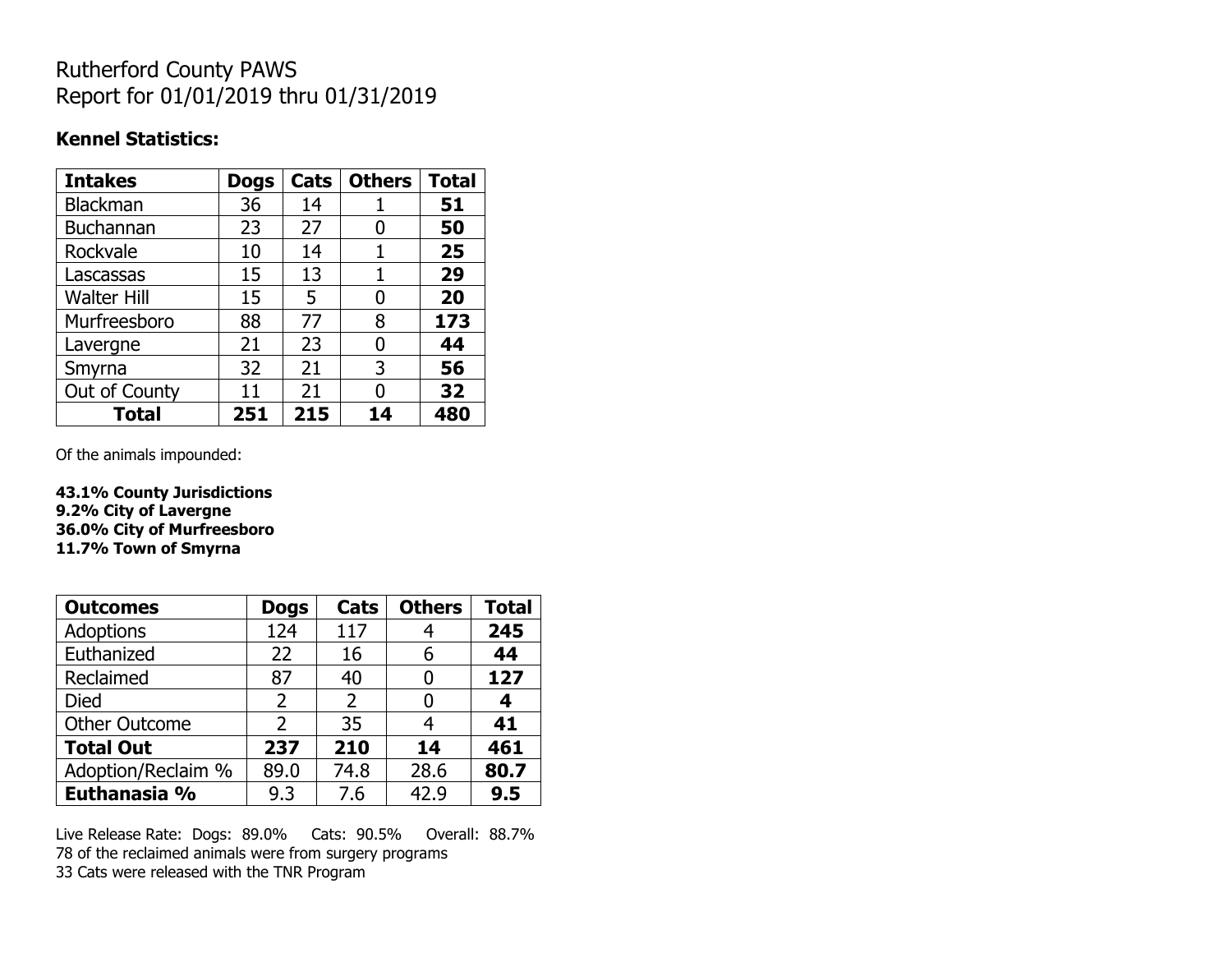Animals left in shelter on 01/31/2019: 84

2453 People visited the shelter looking for a lost /new pet.

2166 Logged calls/voice mails for the month.

### **Activity Report by Jurisdiction:**

| Zones           | <b>Calls Received</b> | Calls Completed |
|-----------------|-----------------------|-----------------|
| <b>Blackman</b> | 171                   | 176             |
| Buchannan       | 167                   | 171             |
| Lavergne        | 267                   | 280             |
| Lascassas       | 143                   | 152             |
| Murfreesboro    | 536                   | 552             |
| Rockvale        | 160                   | 167             |
| Smyrna          | 193                   | 199             |
| Walter Hill     | 61                    | 64              |
| Out of Area     | 23                    | 24              |
| <b>Total</b>    | 1721                  | 1785            |

42.2% County Jurisdictions 15.5% City of Lavergne 31.1% City of Murfreesboro 11.2% Town of Smyrna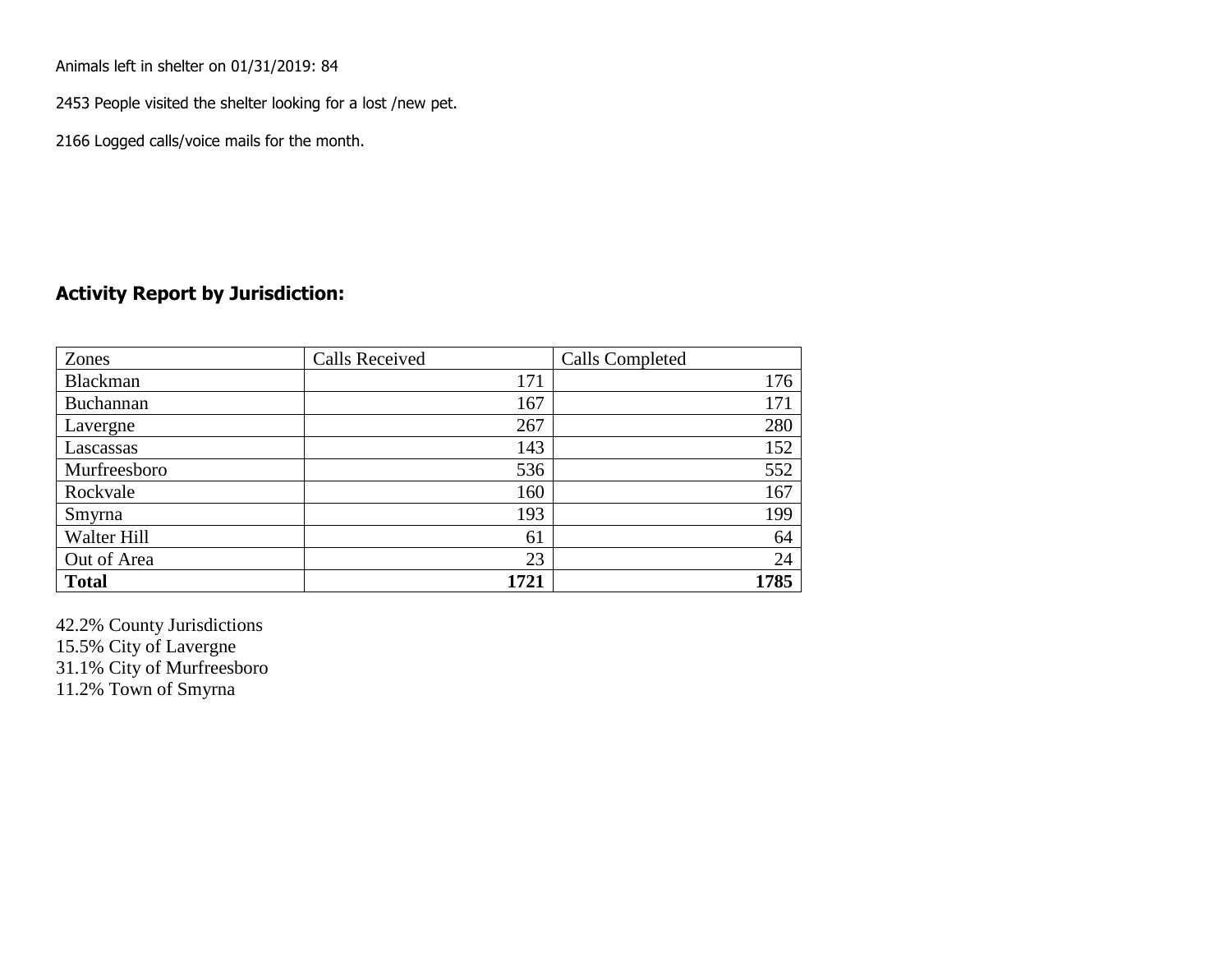## **Mileage:**

| <b>Officer</b> | <b>Miles</b> |
|----------------|--------------|
| 421            | 458          |
| 423            | 1134         |
| 424            | 2181         |
| 425            | 1185         |
| 426            | 1959         |
| 427            | 867          |
| 428            | 1084         |
| 430            | 1236         |
| 437            | 1874         |
|                |              |
|                |              |
|                |              |
|                |              |
|                |              |
|                |              |
|                |              |
|                |              |
| <b>Total</b>   | 11978        |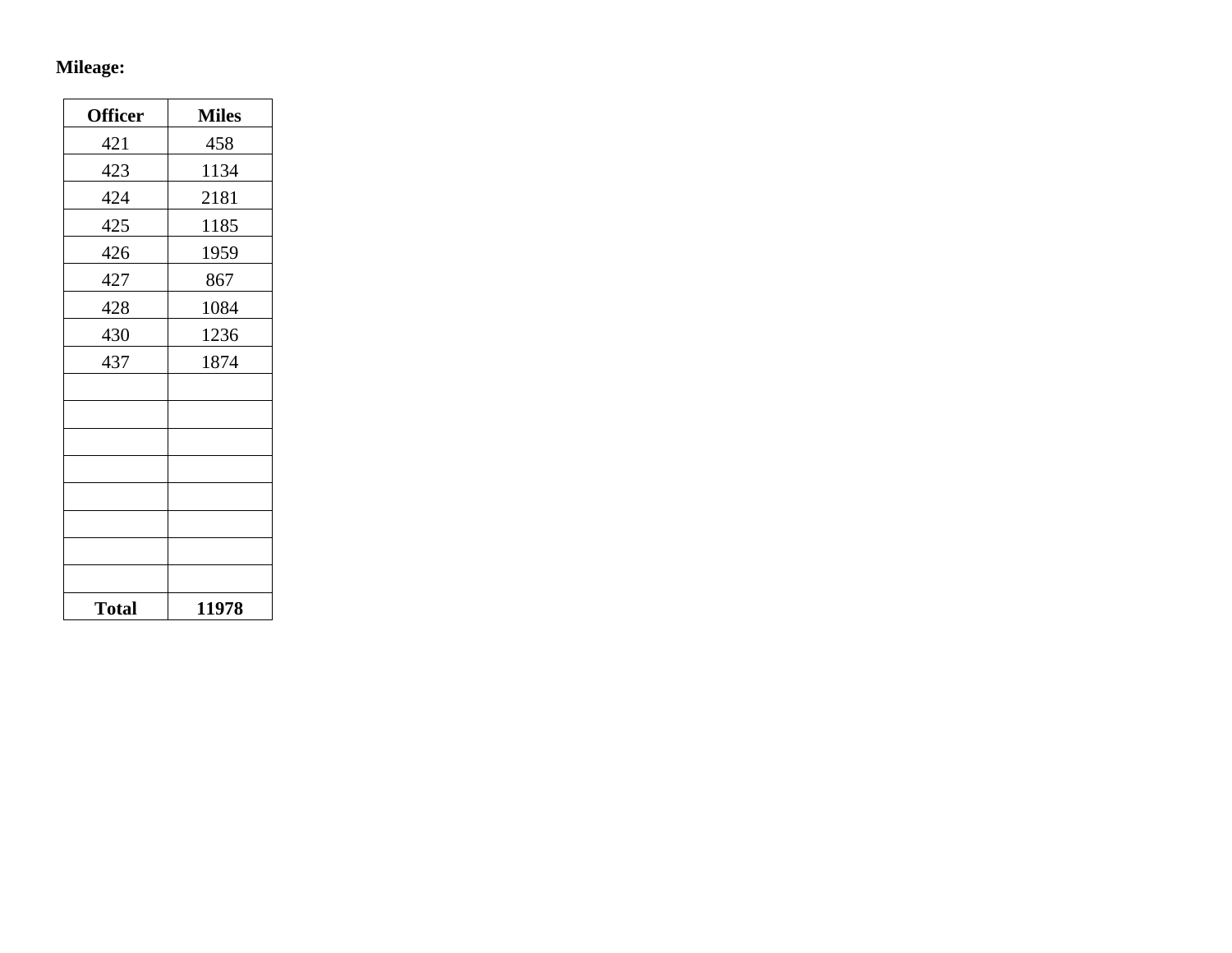# Fiscal Year-to-Date Report 07/01/2018 thru 01/31/2019

### **Kennel Statistics:**

| <b>Intakes</b>     | <b>Dogs</b> | Cats | <b>Others</b>  | <b>Total</b> |
|--------------------|-------------|------|----------------|--------------|
| Blackman           | 144         | 195  | 3              | 342          |
| <b>Buchannan</b>   | 109         | 83   | 9              | 201          |
| Rockvale           | 126         | 164  | 6              | 296          |
| Lascassas          | 94          | 112  | 9              | 215          |
| <b>Walter Hill</b> | 72          | 84   | $\overline{2}$ | 158          |
| Murfreesboro       | 760         | 659  | 40             | 1459         |
| Lavergne           | 193         | 267  | 4              | 464          |
| Smyrna             | 240         | 345  | 13             | 598          |
| Out of County      | 43          | 25   | 0              | 68           |
| <b>Total</b>       | 1781        | 1934 | 86             | 3801         |

Of the animals impounded since July 01:

**33.7% County Jurisdictions**

**12.2% City of Lavergne 38.4% City of Murfreesboro**

**15.7% Town of Smyrna**

| <b>Outcomes</b>      | <b>Dogs</b> | Cats | <b>Others</b> | <b>Total</b> |
|----------------------|-------------|------|---------------|--------------|
| <b>Adoptions</b>     | 952         | 1025 | 40            | 2017         |
| Euthanized           | 106         | 133  | 16            | 255          |
| Reclaimed            | 697         | 448  | 5             | 1150         |
| Died                 | 9           | 64   | 3             | 76           |
| <b>Other Outcome</b> | 12          | 426  | 22            | 460          |
| <b>Total Out</b>     | 1776        | 2096 | 86            | 3958         |
| Adoption/Reclaim %   | 92.9        | 70.3 | 52.3          | 80.0         |
| Euthanasia %         | 6.0         | 6.4  | 18.6          | 6.4          |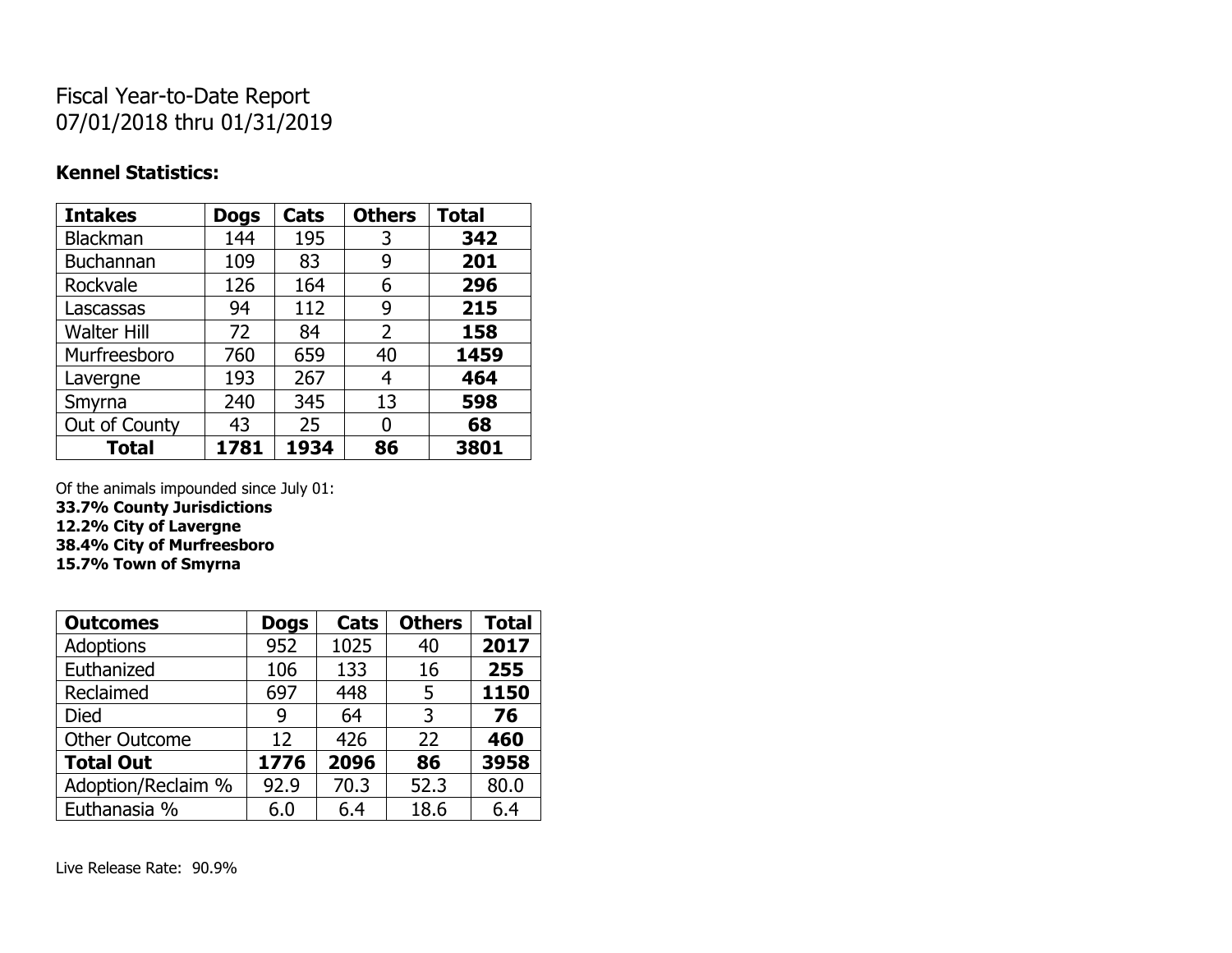18503 People have visited the shelter since July 01, 2018 looking for a lost /new pet.

16826 Logged calls/voice mails since July 01, 2018.

## **Activity Report by Jurisdiction:**

| Zones           | <b>Calls Received</b> | Calls Completed |
|-----------------|-----------------------|-----------------|
| <b>Blackman</b> | 1758                  | 1768            |
| Buchannan       | 922                   | 931             |
| Lavergne        | 2125                  | 2142            |
| Lascassas       | 846                   | 855             |
| Murfreesboro    | 4218                  | 4257            |
| Rockvale        | 1108                  | 1120            |
| Smyrna          | 1402                  | 1412            |
| Walter Hill     | 656                   | 664             |
| Out of Area     | 145                   | 145             |
| <b>Total</b>    | 13180                 | 13291           |

41.3% County Jurisdictions 16.1% City of Lavergne 32.0% City of Murfreesboro 10.6% Town of Smyrna